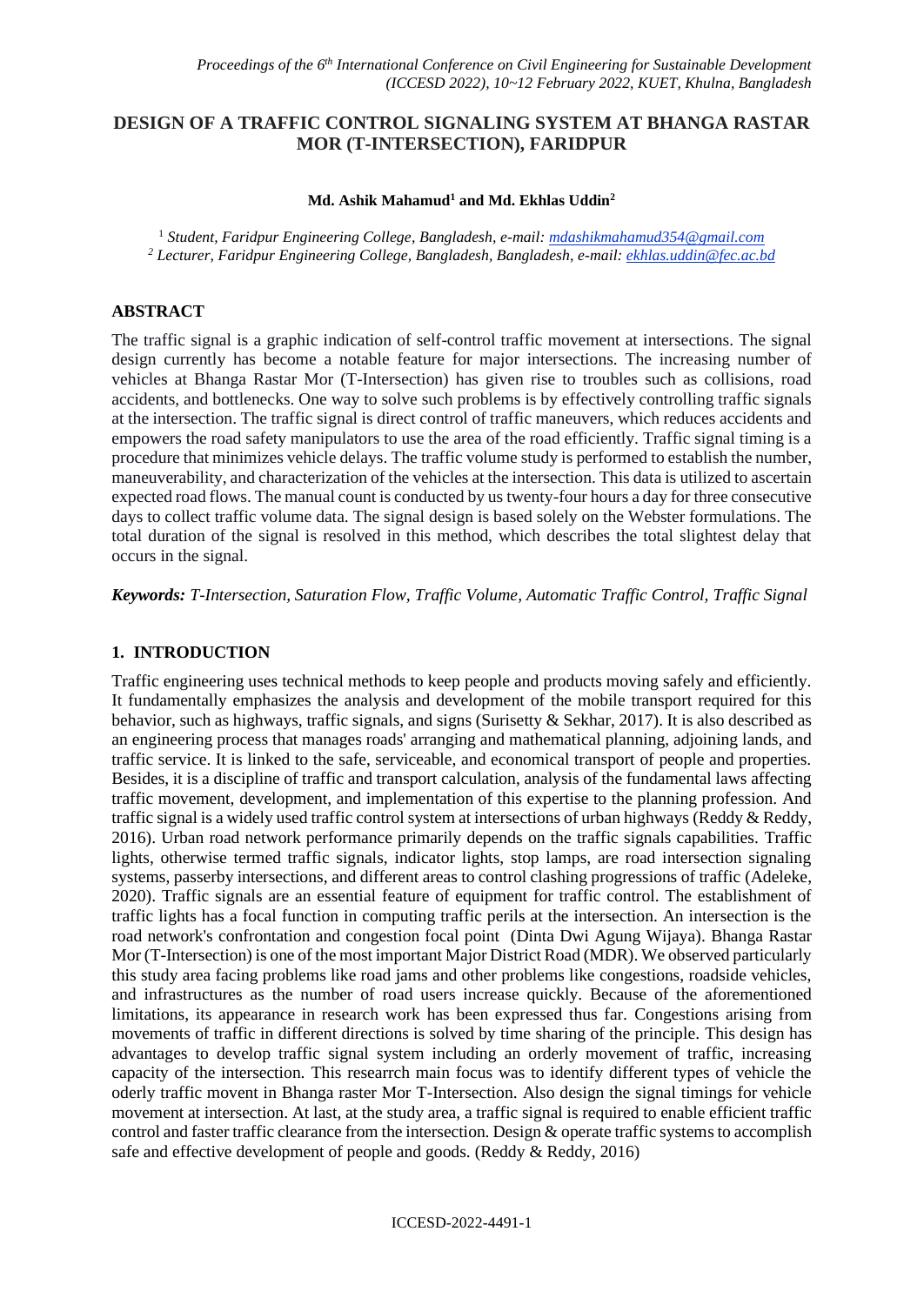The detailed objectives of the research work are as follows:

- To categorize the orderly traffic movement
- To design and provide the signal timings at the "Bhanga Rastar Mor T-Intersection."
- To appraise the condition of the study road.

# **2. METHODOLOGY**

The process of signal design requires a few essential steps: (Reddy & Reddy, 2016)

- (1) Three-phase design
- (2) Determining of amber and clearance time
- (3) specified optimum cycle length
- (4) Assigning of green time
- (5) Estimates of the concept as mentioned in the above analysis.
	- The main goal of the three-phase design is to split the overlapping movements at the intersection into distinct phases; therefore, there can be no differences between the movements at the phase. If there were no complications to distinguish all the movements, then an enormous number of phases would be required (Yang Li).
	- To illustrate the numerous step design options, find a triple-legged intersection with left and right turns. Turn left is dismissed.

### **Webster's Method:** (Surisetty & Sekhar, 2017)

It is a critical approach to determining the optimum signal cycle time, Co corresponding to the minimum delay to all the vehicles on the approach roads of the intersection. [Surisetty  $\&$  Sekhar, 2017]

 $Co = 1.5L + 5$ *1-Y Where, L= Total lost time per cycle sec, L = 2n+R n = is the number of phases. R= all-red time or red-amber time Y= y1+y2+y3 y1= q1/s1, y2= q2/s2 & y3= q3/s3 G1= y1/Y (Co-L), G2= y2/Y (Co-L) & G3= y3/Y (Co-L)* The fieldwork consists of evaluating the following set of values near the intersection on each approach road:

- The normal flow "q" on each approach during the design hour.
- The saturation flow, S per unit time

Normal flow values are calculated during the design hours or during peak time from field studies undertaken. From diligent field studies, the saturation flow of vehicles is determined precisely by observing the number of vehicles in the compact flow stream during the green phases and the respective intervals. Essentially, the methodology is followed when there are more sign stages. (Surisetty  $\&$ Sekhar, 2017)

### **2.1 Study Area**

Bhanga Rastar Mor is located at Goalchamot, Faridpur, and is one of the busiest T-Intersections in the town of Faridpur. The DMS coordinate is 23°36'22.03" N 89°50'26.30" E. Since it has a cross-section, these three roads are connected by merges and divergences. And traffic would not be flowing in an orderly way. There is a risk for traffic delays and injuries occurring on connection. Therefore, there is a very strong need for traffic control & orderly movement. This requires a signalized cross-section.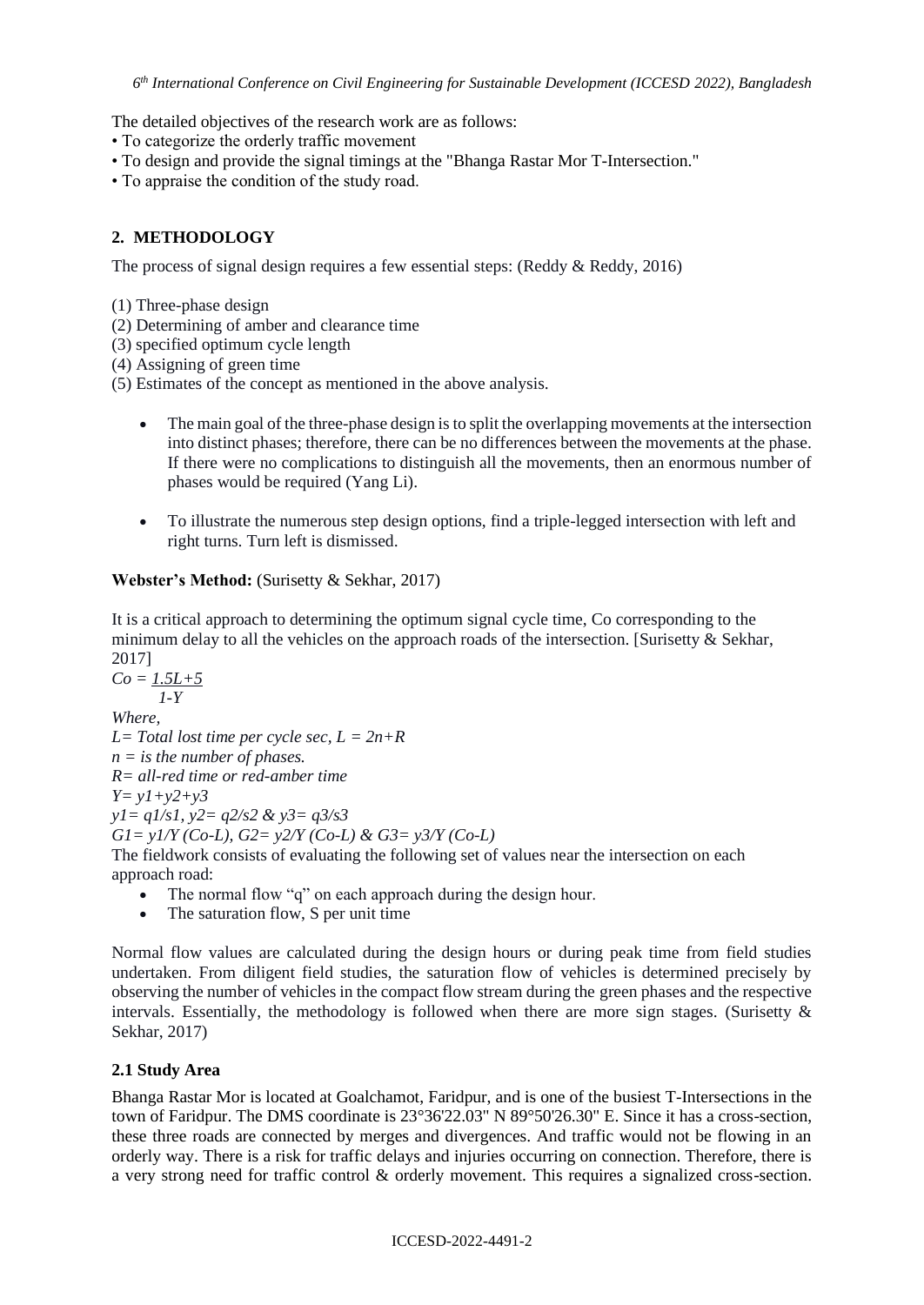While this is a cross-section of three roads, a traffic signal of three phases is expected. (Reddy & Reddy, 2016)



Figure 1: Study area & 2D view of "Bhanga Raster Mor"

# **2.2 Study Of Traffic Volume:**

One of the basic measurements of traffic on the road system is the volume of traffic using the road at a given interval of time when traffic is composed of various vehicle types; it is the standard procedure to transform the flow into equal P.C.U. by using some equivalence factor. The flow is expressed as a P.C.U. (Government of the People's Republic of Bangladesh, 2001). We chose the manual method of counting.

# **3. RESULTS AND DISCUSSIONS**

In this research work cycle time and signal timing classify in three stages. Threre are morning session, afternoon session and evening session. This results contains saturation flow, green time, cycle time ang signal timing in every session. And finally show thr real scenario at Bhanga raster Mor T-Intersection.

Calculation of cycle length (Reddy & Reddy, 2016)

Hourly Variations of Traffic in Morning Peak Hours at Bhanga Rastar Mor T-Intersection :

|                          |                    |                      | Maximum no. of Vehicles in PCU |                      |  |  |
|--------------------------|--------------------|----------------------|--------------------------------|----------------------|--|--|
| Name of the Intersection | Conflict           |                      | <b>Morning Session</b>         |                      |  |  |
|                          |                    | 1 <sup>st</sup> Hour | $2nd$ Hour                     | 3 <sup>rd</sup> Hour |  |  |
|                          | Faridpur to Bhanga | 1827                 | 1079                           | 1638                 |  |  |
| Bhanga Rastar Mor        | Dhaka to Faridpur  | 2233                 | 1728                           | 1513                 |  |  |
|                          | Faridpur to Dhaka  | 2164                 | 1533                           | 1392                 |  |  |

Table 1: Saturation flow values in the morning session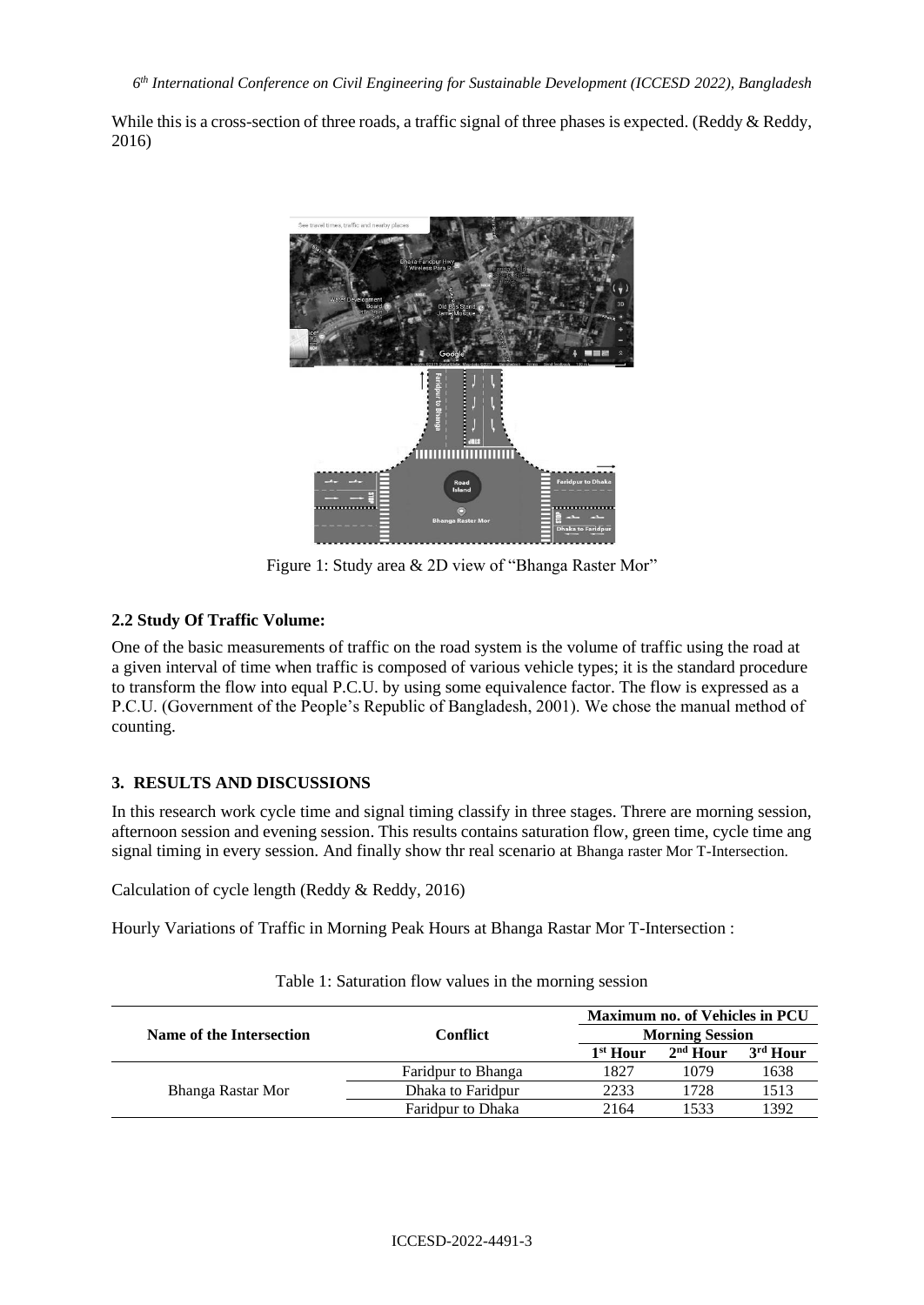

### **3.1 Calculation of Cycle length for Morning Session:**

|  |  | Table 2: Normal flow values in morning peak hours |  |
|--|--|---------------------------------------------------|--|

| Normal<br>Flow |            |  |  |  |
|----------------|------------|--|--|--|
| $q_1$          | 327        |  |  |  |
| $q_2$          | 584<br>$=$ |  |  |  |
| u٩             | 537        |  |  |  |

Table 3: Saturation flow values in morning peak hours and calculation of Y

| <b>Saturation Flow</b> |    |   |                                   |        |  |  |
|------------------------|----|---|-----------------------------------|--------|--|--|
| S <sub>1</sub>         |    |   | 1827                              |        |  |  |
| S <sub>2</sub>         |    |   | 2233                              |        |  |  |
| S <sub>3</sub>         |    | — | 2164                              |        |  |  |
|                        |    |   |                                   |        |  |  |
|                        | V1 |   | $q_1$ <sub><math>s_1</math></sub> | $=.18$ |  |  |
|                        | Y2 |   | $q_{2/S_2}$                       | $=.26$ |  |  |
|                        | Y3 |   | $q_{3}/s_3$                       | $=.25$ |  |  |
|                        | Y  |   | $= y_1 + y_2 + y_3$               | $=.69$ |  |  |

The cycle length according to Webster equation is determined using the formula,  $C_0 = 1.5L+5/1-Y$ Where,  $L=2n+R=18$ 

Here,  $n= 3$ 

 $R = 12$ 

Therefore,  $C_0 = 10$ 

Table 4: Calculation of green time for the morning session

| <b>Calculation of Green Time</b> |           |         |                  |  |  |
|----------------------------------|-----------|---------|------------------|--|--|
| <b>Formula</b>                   |           |         |                  |  |  |
| $y_1(C_o-L)/Y$                   | Phase - 1 | $G_1 =$ | $22 \text{ sec}$ |  |  |
| $y_2(C_o-L)/Y$                   | Phase - 2 | $G_2 =$ | $32 \text{ sec}$ |  |  |
| $y_3(C_0-L)/Y$                   | Phase - 3 | $G_3 =$ | 31 sec           |  |  |

#### ICCESD-2022-4491-4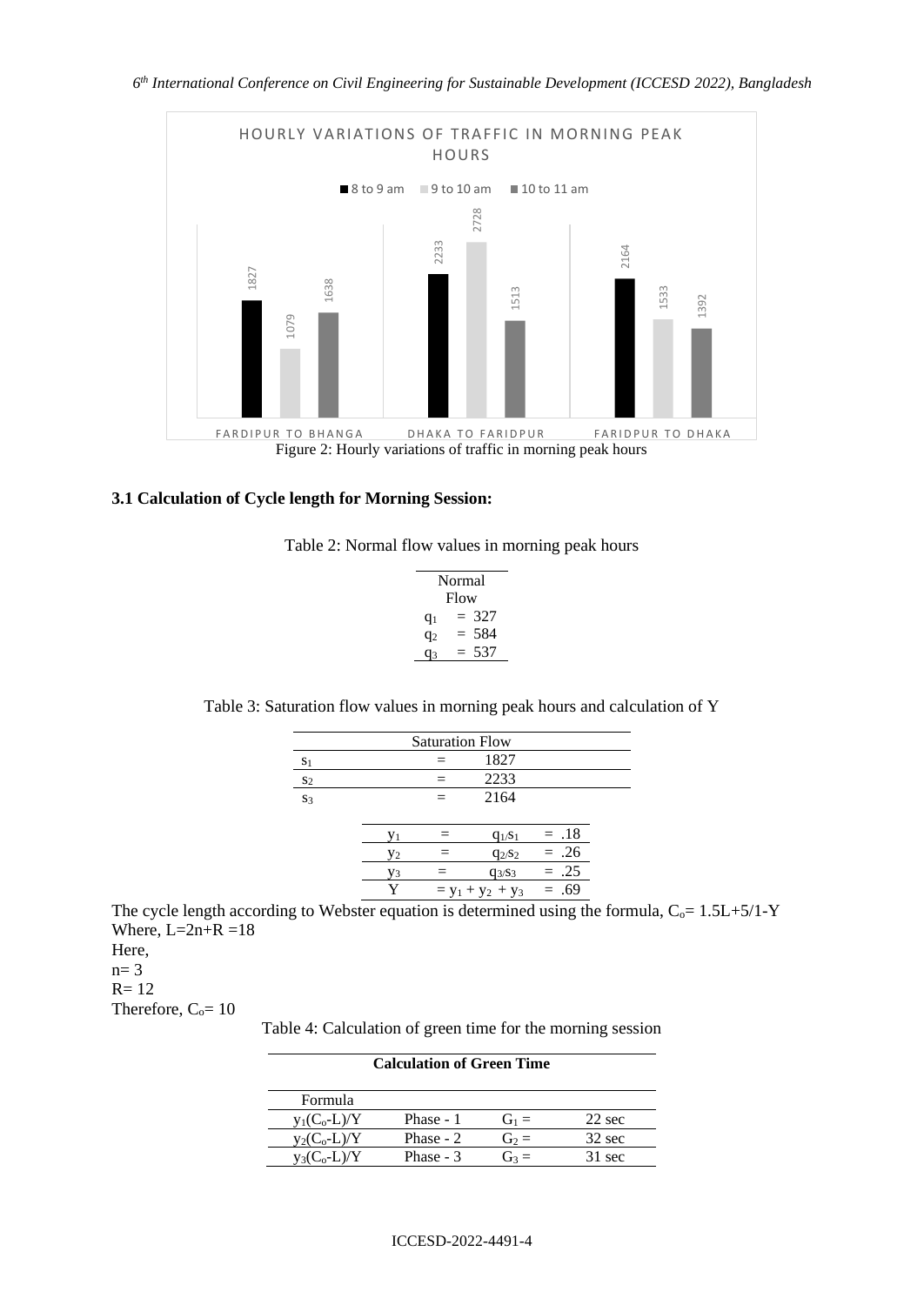Considering all, Pedestrian time  $= 12$  seconds, Amber time  $= 2$  seconds for each phase  $= 6$  seconds for three phases. Here, Amber Time  $= 6$  seconds Pedestrian time  $= 12$  seconds Total Cycle Time = 103 seconds

Table 5: Total cycle time and traffic signal timing for the morning session

|            | <b>Phase 1</b> |          | <b>Total Cycle Time</b> |
|------------|----------------|----------|-------------------------|
| 22         | 79             |          | 103 seconds             |
| Green Time | Amber Time     | Red Time |                         |
|            | Phase 2        |          | 103 seconds             |
| 32         |                | 69       |                         |
| Green Time | Amber Time     | Red Time |                         |
|            | Phase 3        |          | 103 seconds             |
| 31         |                | 70       |                         |
| Green Time | Amber Time     | Red Time |                         |

### **3.2 Calculation of Cycle length for Afternoon Session:**

Hourly Variations of Traffic in Afternoon Peak Hours at Bhanga Rastar Mor T-Intersection :

| Name of the Intersection | <b>Conflict</b>          | <b>Maximum no. of Vehicles in</b><br><b>PCU</b> |                          |            |  |
|--------------------------|--------------------------|-------------------------------------------------|--------------------------|------------|--|
|                          |                          |                                                 | <b>Afternoon Session</b> |            |  |
|                          |                          | $1st$ Hour                                      | $2nd$ Hour               | $3rd$ Hour |  |
|                          | Faridpur to Bhanga       | 2313                                            | 2044                     | 1093       |  |
| Bhanga Rastar Mor        | Dhaka to Faridpur        | 2421                                            | 2025                     | 1590       |  |
|                          | <b>Faridpur to Dhaka</b> | 2418                                            | 2312                     | 1494       |  |

Table 6: Saturation flow values in the afternoon session



# **3.3 Calculation of Cycle length for Afternoon Session:**

Table 7: Normal flow values in afternoon peak hours

| Normal     |  |  |  |  |  |
|------------|--|--|--|--|--|
| Flow       |  |  |  |  |  |
| 671<br>$=$ |  |  |  |  |  |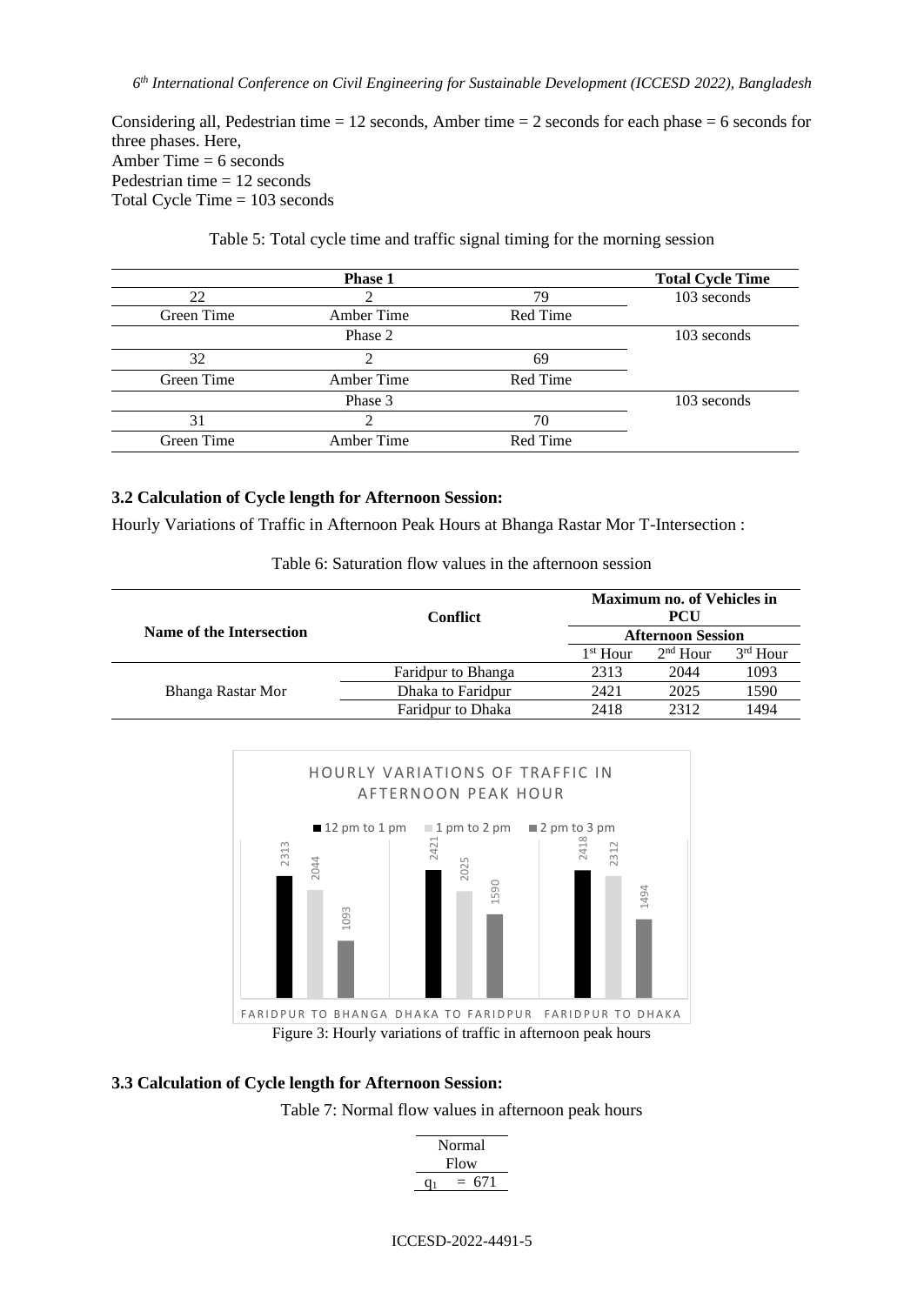*6 th International Conference on Civil Engineering for Sustainable Development (ICCESD 2022), Bangladesh*

$$
\frac{q_2 = 557}{q_3 = 653}
$$

| <b>Saturation Flow</b> |    |     |                     |        |  |  |  |
|------------------------|----|-----|---------------------|--------|--|--|--|
| S <sub>1</sub>         |    |     | 2313                |        |  |  |  |
| S <sub>2</sub>         |    | $=$ | 2421                |        |  |  |  |
| S <sub>3</sub>         |    |     | 2418                |        |  |  |  |
|                        |    |     |                     |        |  |  |  |
|                        | V1 |     | $q_1$ / $s_1$       | $=.29$ |  |  |  |
|                        | Y2 |     | $q_{2/S2}$          | $=.23$ |  |  |  |
|                        | V3 |     | $q_{3}/s_3$         | $=.27$ |  |  |  |
|                        |    |     | $= y_1 + y_2 + y_3$ | $=.79$ |  |  |  |

Table 8: Saturation flow values in afternoon peak hours and calculation of Y

The cycle length according to Webster equation is determined using the formula,  $C_0 = 1.5L+5/1-Y$ Where,  $L=2n+R=18$ Here,

 $n= 3$  $R= 12$ Therefore,  $C_0 = 152$ 

Table 9: Calculation of green time for the afternoon session

| <b>Calculation of Green Time</b> |         |            |                |  |  |
|----------------------------------|---------|------------|----------------|--|--|
|                                  |         |            | Formula        |  |  |
| 49 sec                           | $G_1 =$ | Phase - 1  | $V_1(C_0-L)/Y$ |  |  |
| 39 sec                           | $G_2 =$ | Phase $-2$ | $v_2(C_0-L)/Y$ |  |  |
| 46 sec                           | $G_3 =$ | Phase - 3  | $y_3(C_0-L)/Y$ |  |  |
|                                  |         |            |                |  |  |

Considering all, Pedestrian time  $= 12$  seconds, Amber time  $= 2$  seconds for each phase  $= 6$  seconds for three phases. Here, Amber Time  $= 6$  seconds

Pedestrian time = 12 seconds

Total Cycle Time = 152 seconds

Table 10: Total cycle time and traffic signal timing for the afternoon session

|            | <b>Phase 1</b> |          | <b>Total Cycle Time</b> |
|------------|----------------|----------|-------------------------|
| 49         | 101            |          | 152 seconds             |
| Green Time | Amber Time     | Red Time |                         |
|            | Phase 2        |          | 152 seconds             |
| 39         | ∍              | 111      |                         |
| Green Time | Amber Time     | Red Time |                         |
|            | Phase 3        |          | 152 seconds             |
| 46         |                | 104      |                         |
| Green Time | Amber Time     | Red Time |                         |

#### **3.4 Calculation of Cycle length for Evening Session:**

Hourly Variations of Traffic in Evening Peak Hours at Bhanga Rastar Mor T-Intersection :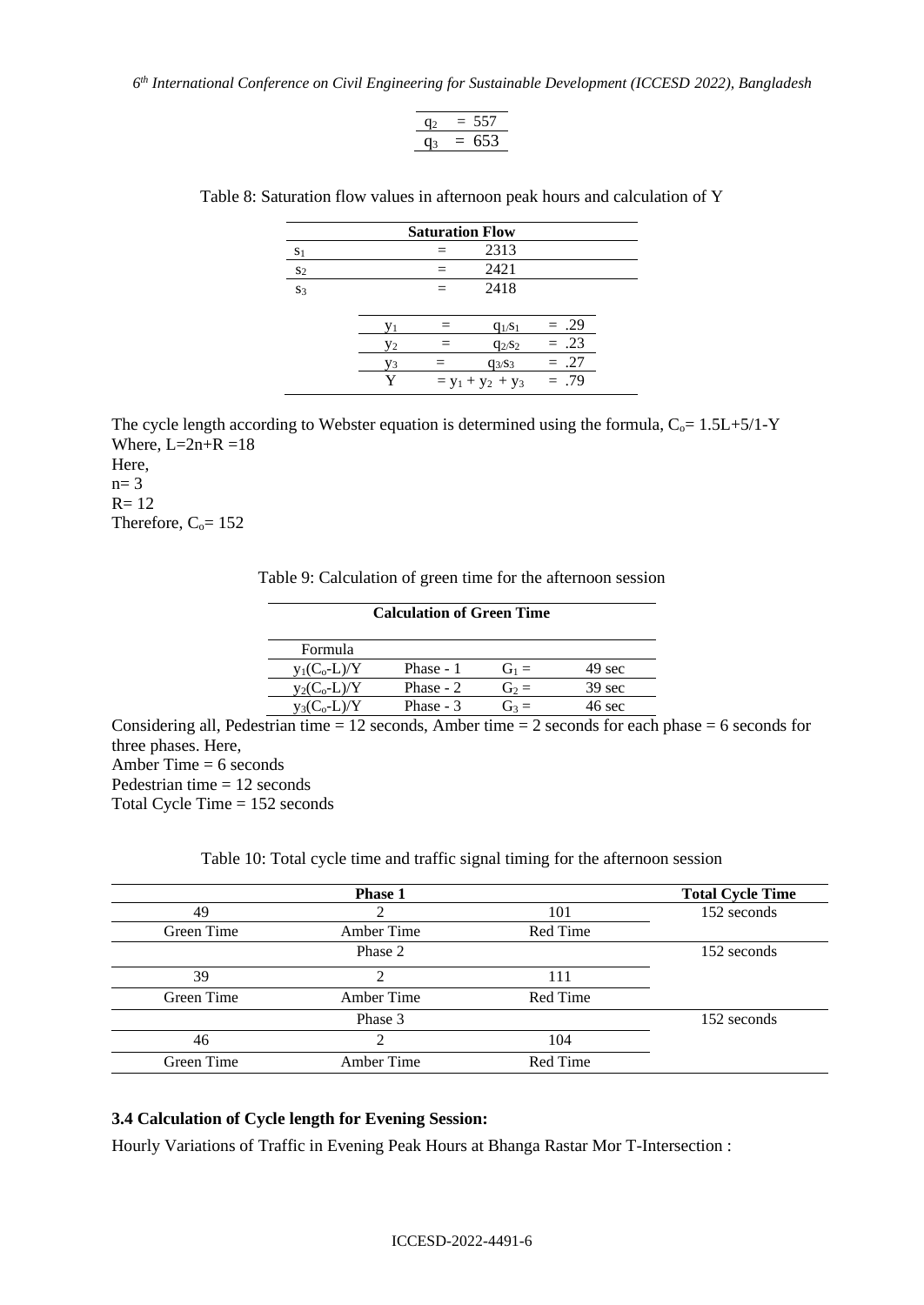| Name of the Intersection | Confiict           | <b>Maximum no. of Vehicles in</b><br>PCU |                        |                      |  |
|--------------------------|--------------------|------------------------------------------|------------------------|----------------------|--|
|                          |                    |                                          | <b>Evening Session</b> |                      |  |
|                          |                    | 1 <sup>st</sup> Hour                     | $2nd$ Hour             | 3 <sup>rd</sup> Hour |  |
|                          | Faridpur to Bhanga | 2230                                     | 1822                   | 1320                 |  |
| Bhanga Rastar Mor        | Dhaka to Faridpur  | 2176                                     | 1578                   | 1165                 |  |
|                          | Faridpur to Dhaka  | 2114                                     | 1576                   | 929                  |  |

| Table 11: Saturation flow values in the evening session |  |
|---------------------------------------------------------|--|
|---------------------------------------------------------|--|



#### **3.5 Calculation of Cycle length for Evening Session:**



| <b>Normal</b><br>Flow |     |  |  |  |  |
|-----------------------|-----|--|--|--|--|
| u۱                    | 513 |  |  |  |  |
| Ч2                    | 457 |  |  |  |  |
| 3                     | 274 |  |  |  |  |

|  |  |  |  | Table 13: Saturation flow values in evening peak hours and calculation of Y |  |
|--|--|--|--|-----------------------------------------------------------------------------|--|
|  |  |  |  |                                                                             |  |

|                | <b>Saturation Flow</b> |  |                     |        |  |  |  |
|----------------|------------------------|--|---------------------|--------|--|--|--|
| S <sub>1</sub> |                        |  | 2230                |        |  |  |  |
| S <sub>2</sub> |                        |  | 2176                |        |  |  |  |
| S <sub>3</sub> |                        |  | 2114                |        |  |  |  |
|                |                        |  |                     |        |  |  |  |
|                | V <sub>1</sub>         |  | $q_{1/S_1}$         | $=.23$ |  |  |  |
|                | Y2                     |  | $q_{2/S2}$          | $=.21$ |  |  |  |
|                | Vз                     |  | $q_{3/S3}$          | $=.13$ |  |  |  |
|                | V                      |  | $= y_1 + y_2 + y_3$ | $=.57$ |  |  |  |

The cycle length according to Webster equation is determined using the formula,  $C_0$  = 1.5L+5/1-Y Where,  $L=2n+R=18$ Here,

 $n= 3$ R= 12 Therefore,  $C_0 = 75$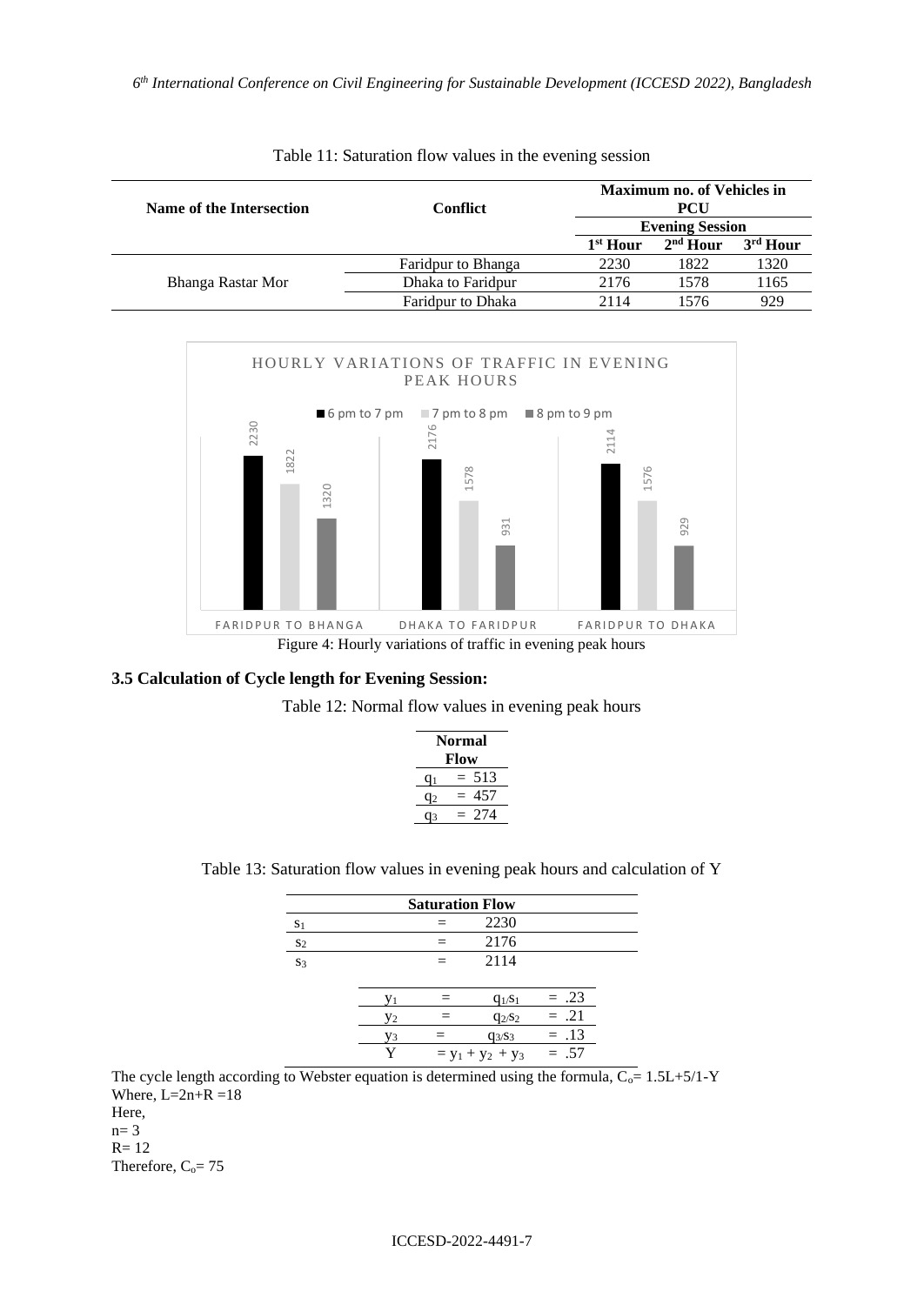| <b>Calculation of Green Time</b> |            |         |                  |  |  |  |
|----------------------------------|------------|---------|------------------|--|--|--|
| <b>Formula</b>                   |            |         |                  |  |  |  |
| $y_1(C_o-L)/Y$                   | Phase - 1  | $G_1 =$ | $23 \text{ sec}$ |  |  |  |
| $V_2(C_0-L)/Y$                   | Phase - 2  | $G_2 =$ | 21 sec           |  |  |  |
| $y_3(C_0-L)/Y$                   | Phase $-3$ | $G_3 =$ | 13 sec           |  |  |  |
|                                  |            |         |                  |  |  |  |

Table 14: Calculation of green time for the evening session

Considering all, Pedestrian time  $= 12$  seconds, Amber time  $= 2$  seconds for each phase  $= 6$  seconds for three phases. Here,

Amber Time  $= 6$  seconds

Pedestrian time = 12 seconds

Total Cycle Time = 152 seconds

Table 15: Total cycle time and traffic signal timing for the evening session

|            | <b>Phase 1</b> |          | <b>Total Cycle Time</b> |
|------------|----------------|----------|-------------------------|
| 23         |                | 50       | 75 seconds              |
| Green Time | Amber Time     | Red Time |                         |
|            | Phase 2        |          | 75 seconds              |
| 21         |                | 52       |                         |
| Green Time | Amber Time     | Red Time |                         |
|            | Phase 3        |          | 75 seconds              |
| 14         | ∍              | 59       |                         |
| Green Time | Amber Time     | Red Time |                         |

#### **4. CONCLUSIONS**

The computation is carried out based on the PCU values collected from the traffic study; the signal interval for the morning session is 103 seconds, for the afternoon session is 152 seconds, and 75 seconds for the evening session. The incidents and crashes will be minimized by providing signals, given a secure movement of traffic at the intersection. If allowable, the intersection layout should be redesigned by including the number of approaching lanes or increasing the lane width to efficiently accommodate demand, converting intersections into roundabouts to increase capacity and ensure safety, or converting cross-sections into continuous flow intersections for improved execution. Implementation of road improvement at approaches to acquire general path widths with defined pavement markings to direct drivers and enhance direction field for effective utilization of the intersections. Traffic control authorities should take enforcement measures against motorists who decrease lane width by on-street parking at intersections to maximize saturation flow and demand for reserve storage spaces. Local government councils should ensure the involvement of traffic management and security agencies at junctions to reduce the rate of red-light running that causes incidents and obstructs free flow.

#### **REFERENCES**

- Reddy, B., & Reddy, N. V. (2016). Signal Design For T-Intersection By Using Webster's Method In Nandyal Town,Kurnool District Of Andha Pradesh. *International Research Journal Of Engineering and Technology (IRJET)*, 1124-1131.
- Surisetty, R., & Sekhar, S. N. (2017). Designing of a Traffic Signaling System at T-Intersection. *Int.Journal of Engineering Research and Application*, 82-86.

Vaidehi J. Patel, G. Y. (n.d.). Methods for Opimization of Signal Cycle Length. *Grdjournals*.

Yang Li, Z. Q. (n.d.). Optimal design of transportation signal control at the intersection based on Webster signal timing method.